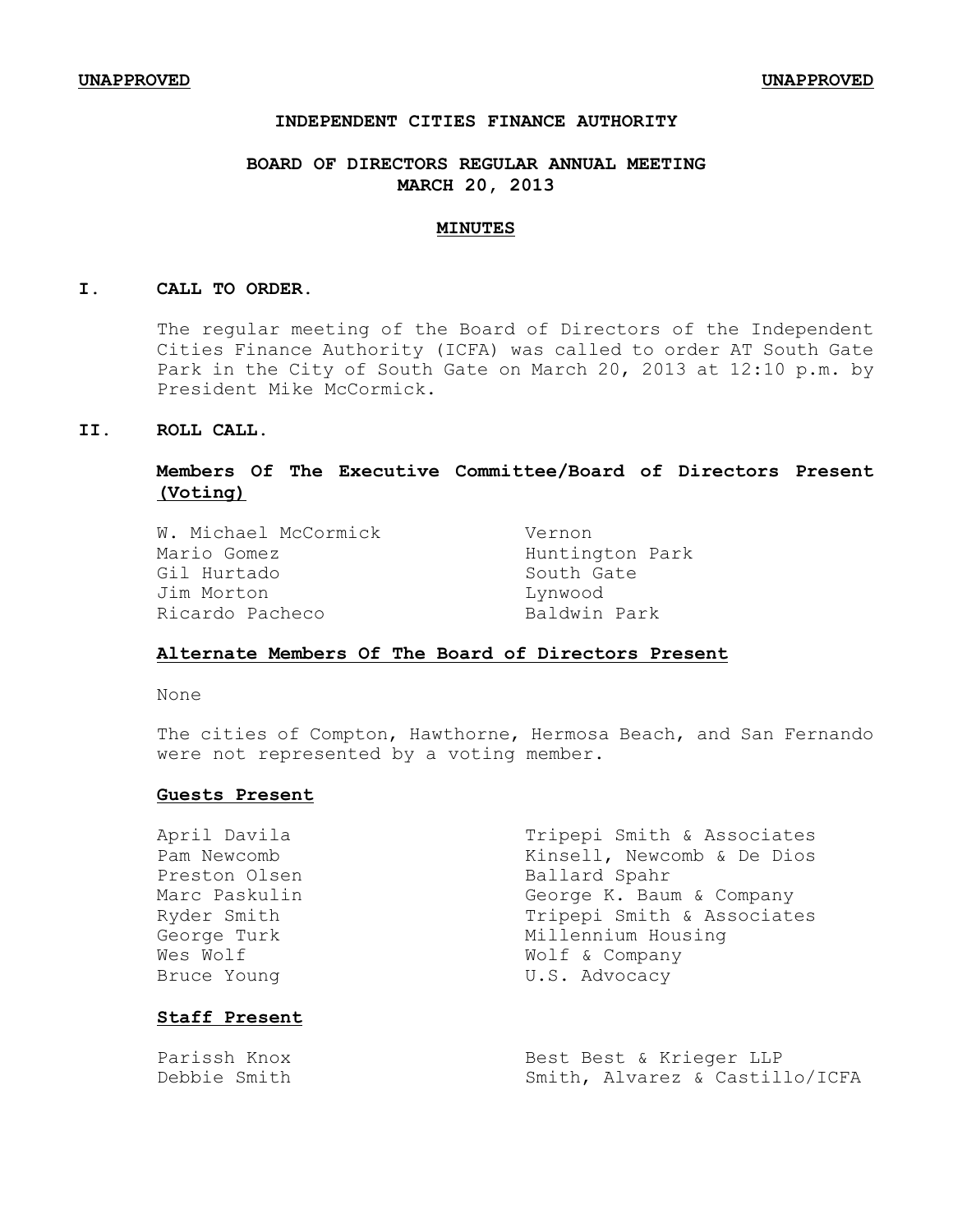#### **III. AMENDMENTS OR ADJUSTMENTS TO THE AGENDA**.

There were no amendments or adjustments to the agenda.

#### **IV. PUBLIC COMMENTS.**

There were no members of the public who wished to speak.

#### **V. NEW BUSINESS.**

### **A. APPROVAL OF MINUTES OF THE DECEMBER 5, 2012 AND FEBRUARY 11, 2013 BOARD OF DIRECTORS MEETINGS.**

It was moved by Mario Gomez, seconded by Jim Morton, and carried by the following roll call vote that the minutes of the December 5, 2012 and February 11, 2013 Board of Directors meetings be approved:

AYES: Mario Gomez, W. Michael McCormick, Jim Morton, Ricardo Pacheco NOES: None ABSTAIN: Gil Hurtado

### **B. APPROVAL OF THE CITY OF SAN MARCOS AS AN ASSOCIATE MEMBER (NON-VOTING) OF THE INDEPENDENT CITIES FINANCE AUTHORITY.**

Staff reported generally as follows:

In order for ICFA to approve a project in the City of San Marcos, action must be taken to approve the City as an associate member of the Authority. It was noted that the City of San Marcos took action on March 12, 2013 to become an associate member of ICFA.

It was moved by Mario Gomez, seconded by Gil Hurtado, and unanimously carried as follows:

- 1. To approve the City of San Marcos as an associate member (non-voting) of ICFA; and
- 2. To authorize President McCormick and staff to execute any and all necessary documents relating thereto.
- **C. APPROVAL OF THE FINANCING OF A 340 UNIT MANUFACTURED HOME COMMUNITY BY ICFA FOR MILLENNIUM HOUSING OF CALIFORNIA AND ITS AFFILIATES, COACH OF SAN DIEGO, INC. AND MILLENNIUM HOUSING CORPORATION LOCATED IN THE CITY OF SAN MARCOS, COUNTY OF SAN DIEGO.**

Staff reported generally as follows: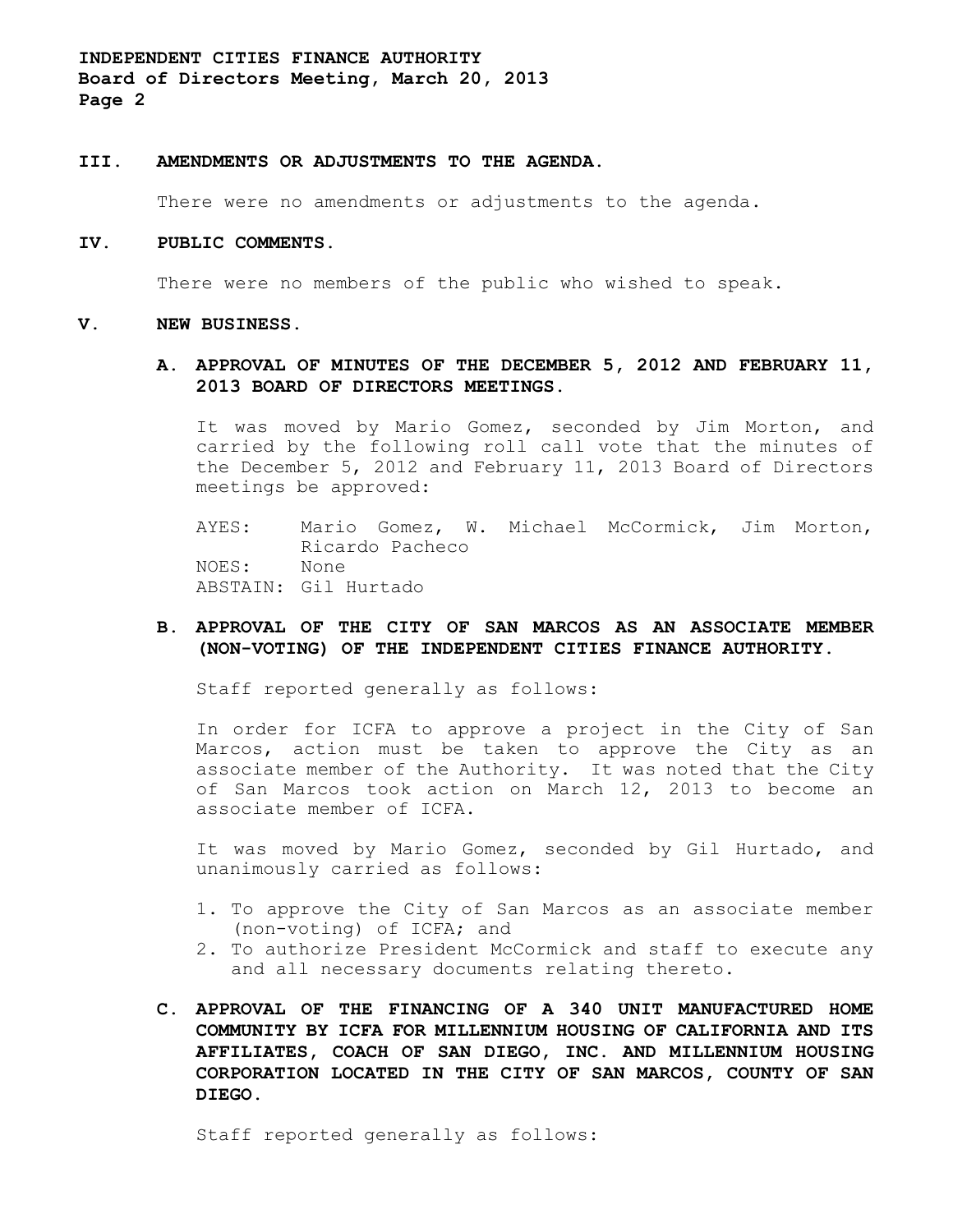The proposal is to finance the refunding of a manufactured home community in the City of San Marcos (Rancho Vallecitos Mobile Home Park).

George Turk of Millennium Housing provided a brief report on the park and on all aspects of financing of the project. He noted that the existing debt will be retired and \$1 million of upgrades will be available for street repairs, rental assistance, etc. He further indicated that due to cutbacks, the City of San Marcos has opted to issue the bonds through ICFA.

Staff presented a report on manufactured home communities financed through ICFA, the financial team, and costs of issuance for the project.

President McCormick thanked Mr. Turk for bringing this financing to the Authority (the fifteenth one), and asked if there were any questions or comments. There were none.

It was moved by Gil Hurtado, seconded by Mario Gomez, and unanimously carried to approve all aspects of the proposed financing on behalf of Millennium Housing.

**D. APPROVAL AND ADOPTION OF RESOLUTION 2013-2 (A RESOLUTION OF THE BOARD OF DIRECTORS/EXECUTIVE COMMITTEE OF THE INDEPENDENT CITIES FINANCE AUTHORITY AUTHORIZING THE ISSUANCE OF NOT TO EXCEED \$23,000,000 AGGREGATE PRINCIPAL AMOUNT OF INDEPENDENT CITIES FINANCE AUTHORITY MOBILE HOME PARK REVENUE REFUNDING BONDS (RANCHO VALLECITOS MOBILE ESTATES) SERIES 2013, AND APPROVING CERTAIN DOCUMENTS AND AUTHORIZING CERTAIN ACTIONS IN CONNECTION THEREWITH).**

Staff reported generally as follows:

Resolution 2013-2 is the ICFA document which formally authorizes the issuance and delivery of the bonds and authorizes the execution of the bond documents. The various bond documents facilitate the funding thereof.

It was noted that ICFA will receive a fee at closing equal to 20 basis points times the principal amount of the bonds issued. ICFA will thereafter receive an annual fee equal to 10 basis points on the outstanding principal of the bonds as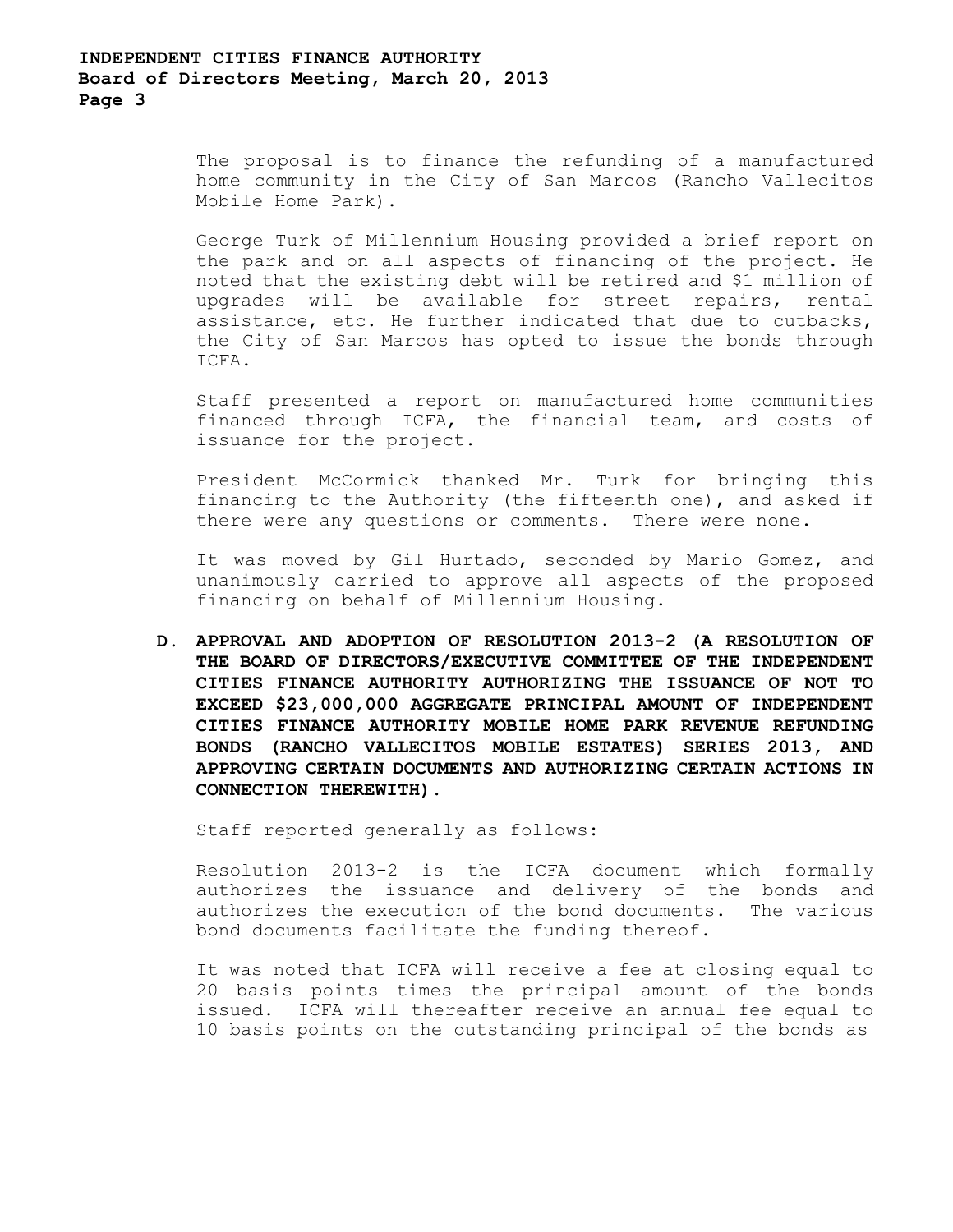long as the bonds are outstanding. The bonds are not an obligation of the Authority. They are payable solely from revenues from the parks to repayment of the bonds. Generally, after issuance of the bonds, ICFA's responsibilities will be limited to reviewing reports provided by the Oversight Agent and the Trustee.

President McCormick asked if there were any questions or comments. There were none.

It was moved by Gil Hurtado, seconded by Mario Gomez, and unanimously carried as follows:

- 1. To approve/adopt Resolution 2013-2 approving the bond issuance and the various agreements and documents relating thereto; and
- 2. To authorize President McCormick and staff to execute all necessary documents.

## **E. DISCUSSION OF CONDUIT ISSUERS LEGISLATION (AB 1059 - WIECKOWSKI), ICFA'S POSITION THEREON, AND OTHER RELATED ISSUES.**

Staff reported generally as follows:

As reported at the September 2012 Board meeting, the California State Treasurer, Bill Lockyer, has been very outspoken about his displeasure with two Joint Powers Authorities –- the California Statewide Communities Development Authority and the California Municipal Finance authority –- primarily because of their business model, i.e. they do not conduct the public's business like the governmental agencies they are. As a result, Mr. Lockyer had the Joint Legislative Audit Committee conduct an audit of the two JPA's, as well as the California Health Facilities Finance Authority, which is a JPA located within the State Treasuer's Office.

Staff introduced Bruce Young of U.S. Advocacy who was retained by ICFA to represent the Authority in this matter. Mr. Young reported generally as follows:

The bottom line is that the two JPA's rely wholly on private consulting firms to act as staff whose duties involve reviewing and making recommendations on bond issuances. The consulting firms receive a percentage of the fees associated with each bond issued by the JPA and provide no accounting of said fees.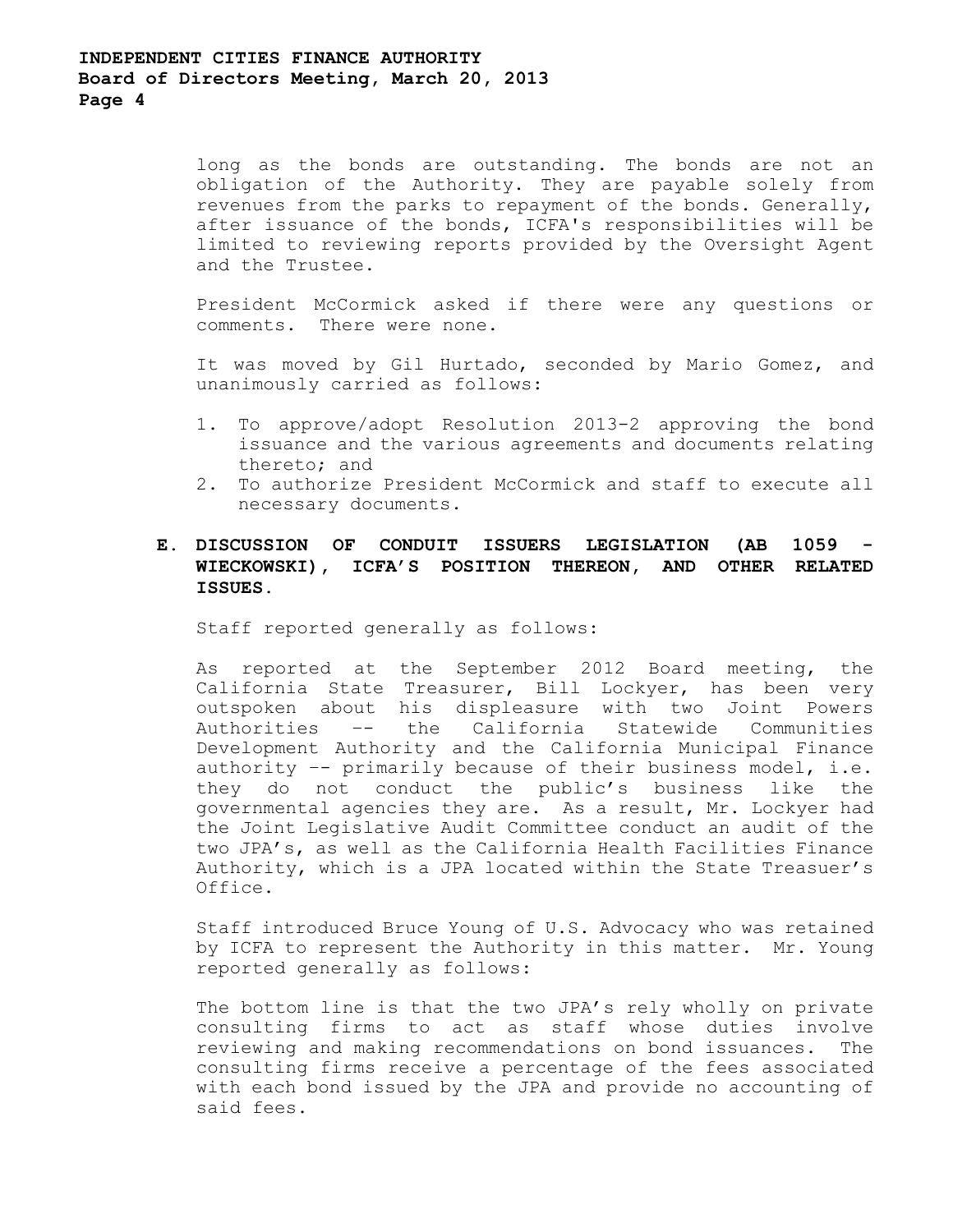As a result, legislation has been introduced to address the issue. The latest amendments of the bill will exclude contract employees who function as direct staff members, as well as exempt other contractors who offer advice and then participate in the project.

Mr. Young asked for authorization to suggest an amendment to AB 1059 which would allow ICFA to issue bonds outside of the State of California as long as monies come back to California.

Staff was directed to forward a copy of the amended bill to Board Members upon receipt, and further directed to agendize the matter at a meeting to be held on April 10, 2013.

It was further noted that Mr. Young's contract with ICFA has expired and suggested that the contract be renewed through December of 2013.

After discussion of the entire issue and legislation, President McCormick asked if there were any further questions or comments. There were none.

It was moved by Mario Gomez, seconded by Gil Hurtado, and unanimously carried as follows:

- 1. That the amended legislation be sent to Board Members for their review;
- 2. That the contract with U.S. Advocacy be extended through December 2013 at a fee of \$7,500 per month; and
- 3. To agendize the matter for a meeting to be held on April 10, 2013.
- **F1. APPROVAL AND ADOPTION OF RESOLUTION 2013–3 (A RESOLUTION OF THE BOARD OF DIRECTORS FOR THE INDEPENDENT CITIES FINANCE AUTHORITY (I) AUTHORIZING ITS SPONSORSHIP OF THE ICFA** *ADVANTAGE* **DOWN PAYMENT ASSISTANCE PROGRAM; AND (II) DELEGATING TO THE BOARD SECRETARY AND GENERAL LEGAL COUNSEL THE POWER TO TAKE ALL SUCH ACTIONS AS ARE NECESSARY OR APPROPRIATE TO ACCOMPLISH THE FOREGOING).**

Staff reported generally as follows:

George K. Baum & Company is proposing an ICFA sponsored down payment assistance program originated by local lenders for the benefit of qualified homebuyers within ICFA member cities and counties. As a joint powers authority, ICFA is empowered by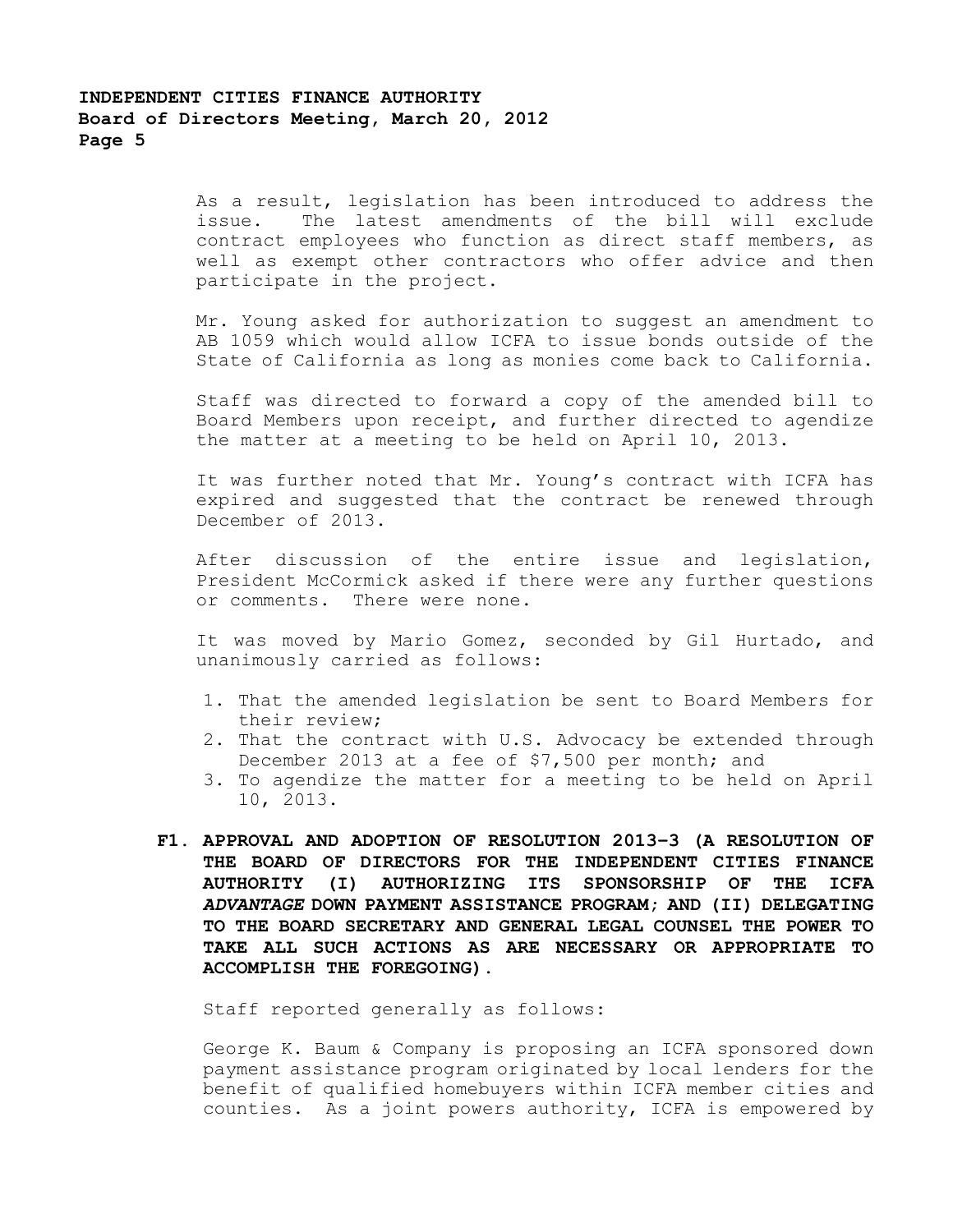the Department of Housing and Urban Developmnent (HUD) to provide homebuyers with down payment and/or closing cost assistance in connection with 30-year fixed rates mortgage loans.

Prior to introducing Marc Paskulin of George K. Baum & Company, staff noted that conceptual approval is being sought for this program as ICFA General Legal Counsel has some items that need more clarification before recommending approval.

Mr. Paskulin referred those present to the materials contained in the agenda packet noting that the program provides a 3% grant, the proceeds of which can be used to fund most of the borrower's 3.5% down payment for FHA loans and/or closing costs for VA and USDA loans. The program will also cover the 1% original fee typically charged to the borrower.

As a sponsor of the program, ICFA would authorize the program via a Board resolution and signed agreements with lenders and servicers; set the terms and conditions by which the loans are originated to comply with HUD guidelines; and "directly fund" the assistance at loan closing via wire transfer for the benefit of the borrower.

The lenders would accept loan applications, lock in loan rates, underwrite and fund the loans; the servicers would set the loan rates, accept loan reservations, purchase loans from the lenders, sell the loans into the secondary market, and service the mortgage loans; the administrator (George K. Baum & Company) will confirm the rates and prices with the servicer and verify loan compliance prior to closing.

The servicers will replenish the ICFA grant fund once the loans are purchased (typically within 30 days of loan closing). ICFA will receive a .50% per loan fee of the mortgage loan amount as the loans are purchased. All loans closed with the ICFA grant funding must be sold to the servicer or the lender must pay ICFA a non-delivery fee equal to 6% of the final mortgage loan amount.

In response to a question regarding the start up costs, Mr. Paskulin anticipated that it would cost the Authority \$25,000- \$30,000 up front.

After a lengthy discussion regarding the pros and cons of the program, it was unanimously agreed to authorize Mr. Paskulin and ICFA General Legal Counsel to finalize all documentation and bring the issue before the Board at the April 10, 2013 meeting for final approval.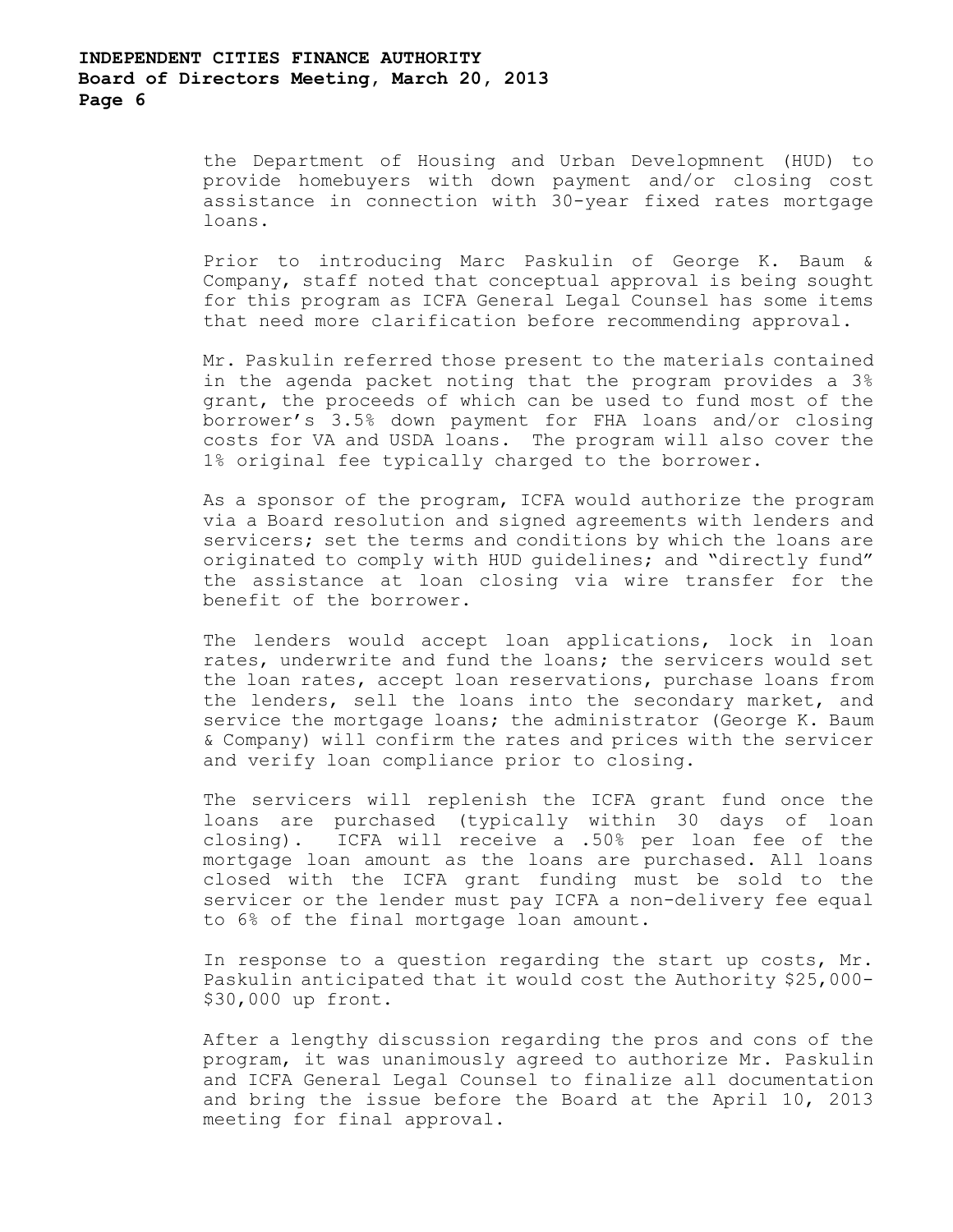### **F.2 DISCUSSION/APPROVAL OF ASSOCIATE MEMBERSHIP IN CRHMFA HOMEBUYERS FUND.**

On behalf of CRHMFA Homebuyers Fund (CHF), Wes Wolf reported generally as follows:

For over 20 years, CHF has offered homebuyer programs featuring competitive financing and down payment assistance. More recently, CHF has expanded its public purpose to provide competitive financing to homebuyers interested in energy efficiency improvements to their home as part of the CHF Residential Energy Retrofit Program. CHF has partnered with Pacific Gas & Electric (PG&E) since 2010 and is now working with Southern California Edison to expand the program to Southern California.

CHF is asking ICFA become an associate member of their organization and thereby promote the CHF programs to the residents of ICFA member cities. Should the Board agree to become an associate member of CHF, ICFA and CHF would agree on compensation terms for ICFA's efforts.

President McCormick asked if there were any questions or comments. There were none.

It was moved by Mario Gomez, seconded by Gil Hurtado, and unanimously carried as follows:

- 1. To approve associate membership in the CRHMFA Homebuyers Fund (CHF); and
- 2. To authorize President McCormick and staff to execute necessary documents relating thereto.

## **G. DISCUSSION AND REVIEW OF ICFA WEBSITE ANALYTICS REPORT, AND REPORT ON CURRENT EFFORTS.**

Staff introduced Ryder Smith of Tripepi Smith & Associates who reported generally as follows:

Mr. Smith referred those present to the material contained in the agenda packet and noted that traffic to the ICFA website in steadily growing. The website is being updated regularly, newsletters are sent on a monthly basis, deal announcements are being sent once approved and members are being kept informed of what ICFA is doing. The Constant Contact list currently consists of approximately 500 individuals, with updates/additions being made on a regular basis. ICFA is also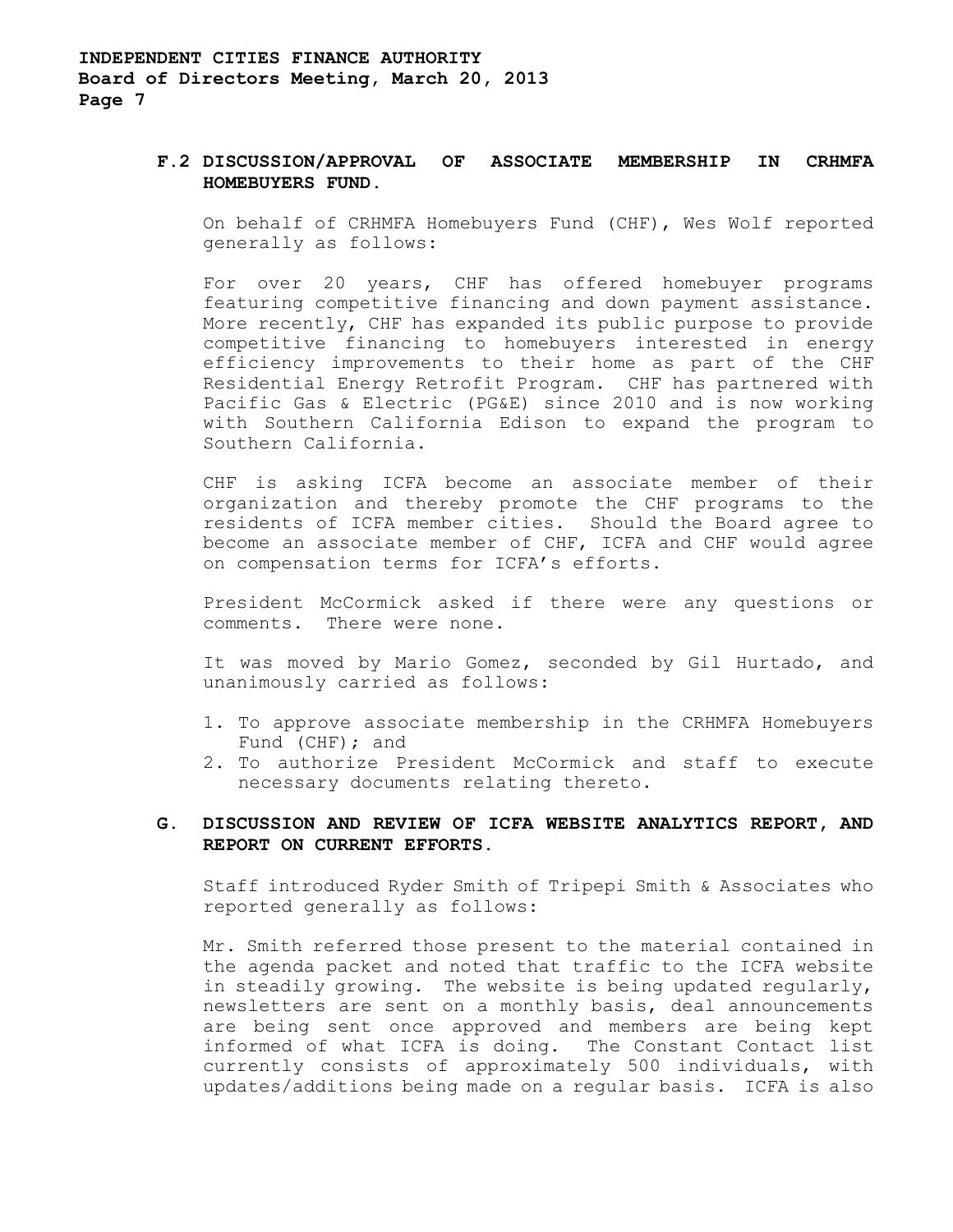visible through social media on Twitter, Facebook and LinkedIn. The bottom line is that ICFA is showing momentum and is becoming more transparent.

Relative to current efforts to engage member cities and other potential partners, staff noted that a three-pronged approach is being planned to contact city managers and request in person meetings.

In addition, it was suggested that ICFA become a sponsor of PublicCEO.com at a fee of \$3,600 per year, host an ICFA webinar in June or July, and sponsor a booth at the upcoming California Contract Cities Association Annual Municipal Seminar.

After discussion, staff was directed to provide further information on PublicCEO.com and to agendize the matter for the April 10, 2013 Board meeting.

### **H. REPORT ON ICFA EDUCATIONAL SEMINAR HELD ON JANUARY 16, 2013.**

Staff reported generally as follows:

Staff referred those present to materials contained in the agenda packet and noted that as part of the ICFA marketing plan, an ICFA educational conference was held on January 16, 2013 at Luminarias Restaurant in Monterey Park. A report was provided on the topics/speakers, financial sponsors, media sponsors and financial accounting of the event.

#### **I. UPDATE ON PENDING PROJECTS/ACTIVITIES.**

Staff provided an update on the status of the Alliance For College-Ready Public School reimbursement resolution adopted in February noting that in order for the project to proceed through ICFA, the County of Los Angeles needs to take action to become an associate member of the Authority. All parties involved are working diligently to make this happen.

#### **VI. COMMENTS FROM BOARD MEMBERS.**

Mario Gomez noted that three cities currently do not have active Board Members. Staff noted that correspondence has been sent to those cities on behalf of President McCormick. An update will be provided at the April 10, 2013 Board meeting.